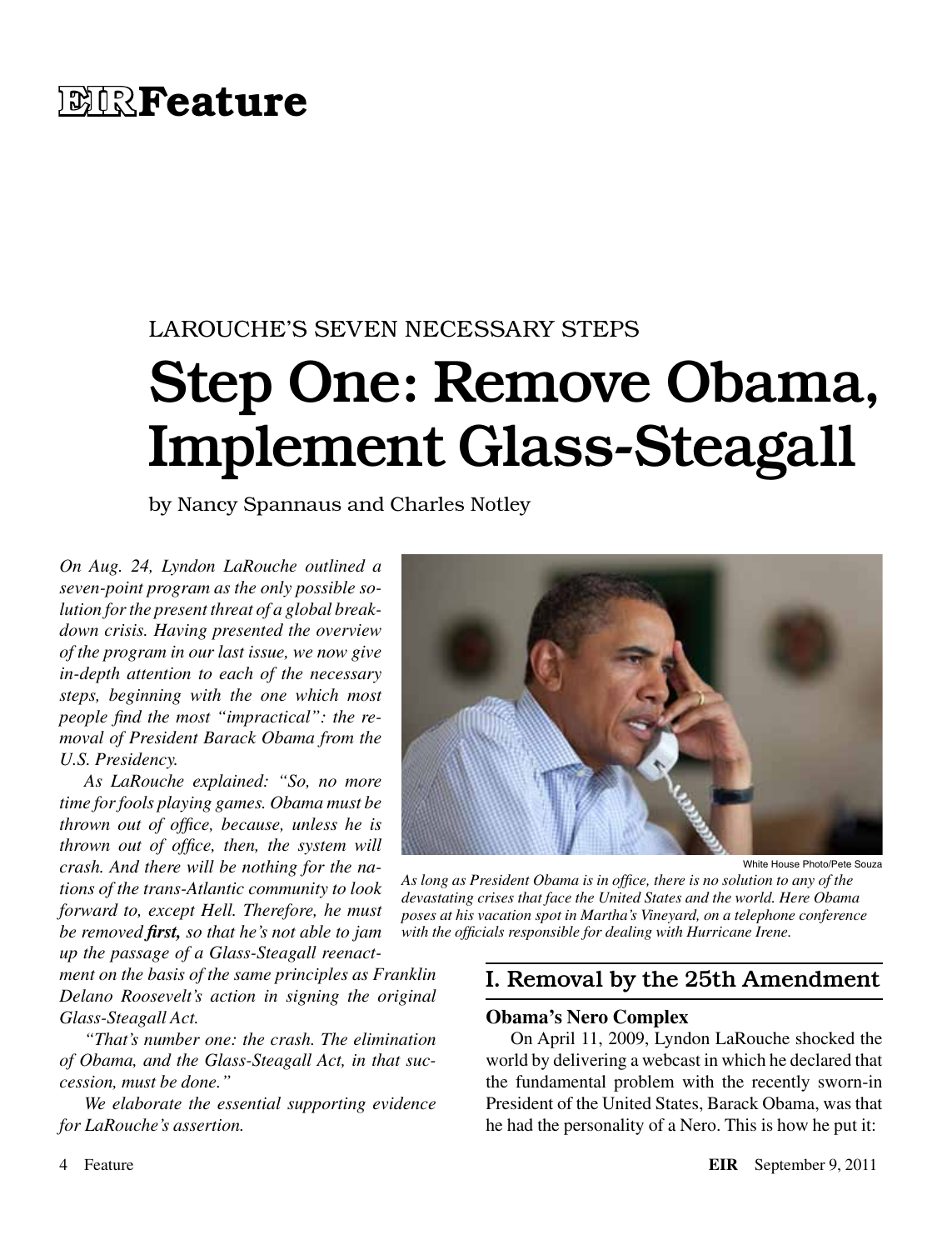"The situation we face, in the United States and worldwide, is comparable in many respects to Rome under the dictatorship of the Emperor Nero. The character of the President under these conditions *is* of that form. He is not really aware of what he's doing. He has no comprehension of many of the technical issues, such as economic issues, which he's treating—none whatsoever. He has no clear understanding of strategic interest. He's an intelligent person, in other respects. But he has *no competence* in these areas, for which he is largely responsible as President....

"You see, his instincts are *wrong*! And his self-adulation, his manic, euphoric self-adulation, is the mentality of the worst kind of dictator. Don't let him get in a position where he has that kind of power. Keep him under constraint, the legal constraint within the

American Presidential system, as it works. Keep him in that constraint. If you don't, you're creating a monster. You don't want a Frankenstein monster. You don't want a Narcissus in the Presidency, and he's a case of Narcissus, just like Nero. And the program is basically like that of Nero.

"*He's a danger to all humanity if you don't keep him under control.* He's a danger to himself, as well as everybody else. So, you ain't persecuting him, when you're protecting him from himself...."

Within weeks of LaRouche's statement, it became clear that Obama's Nero problem could not, and would not, be contained. In fact, as the President laid out his Hitler-modelled health-care policy—which called for reducing costs by abandoning what the Nazis called the "useless eaters" among the aged and the incurably sick the profile of Obama's mental illness became more and more pronounced. He would have to be removed.

In all of LaRouche's webcasts of 2010 (see http:// www.larouchepac.com), he emphasized that necessity. Not only was the President carrying out Nazi policies on behalf of the British empire, but he was also demonstrating a character of criminal insanity—as the grouping around him in the Administration found increasingly obvious. He was increasingly dangerous to the country, and to himself.



EIRNS/Stuart Lewis

*LaRouche first diagnosed President Obama's narcissistic personality disorder on April 11, 2009. Here he is shown speaking at that webcast.*

In his Sept. 24, 2010 webcast, LaRouche put it this way:

"There is no hope that Obama would ever reform for the better. Absolutely not. He has no personality, not a real identity. It's only a fake personality. And there's much evidence as to what may have contributed to this, but what I saw in terms of his policy, then, in April of last year, this guy: no change, only for the worse. The plunger goes down, the explosion goes off. What we have to worry about is the effect of an assassination or a suicide of this President. That should be our biggest concern, as far as he's concerned. Any other diagnosis, forget it! I've seen this thing. I know exactly what he is. I've seen a lot of this in my life, my experiences, and so forth. Personality problems. He's not going to change for the better. The only way he's going to change for the better is by being safely out of office. And then under management, he might make it, personally. But as long as he's involved with the Presidency, there's no chance. He's a typical echo of the Emperor Nero and Hitler.

"And there's a lot of other cases like that, but these are the two most conspicuous ones, the ones I referred to. And he has never deviated from the estimate of him and his behavior which I gave publicly on the 11th of April last year. Not a chance.

"The problem is, we've got to get him out. And the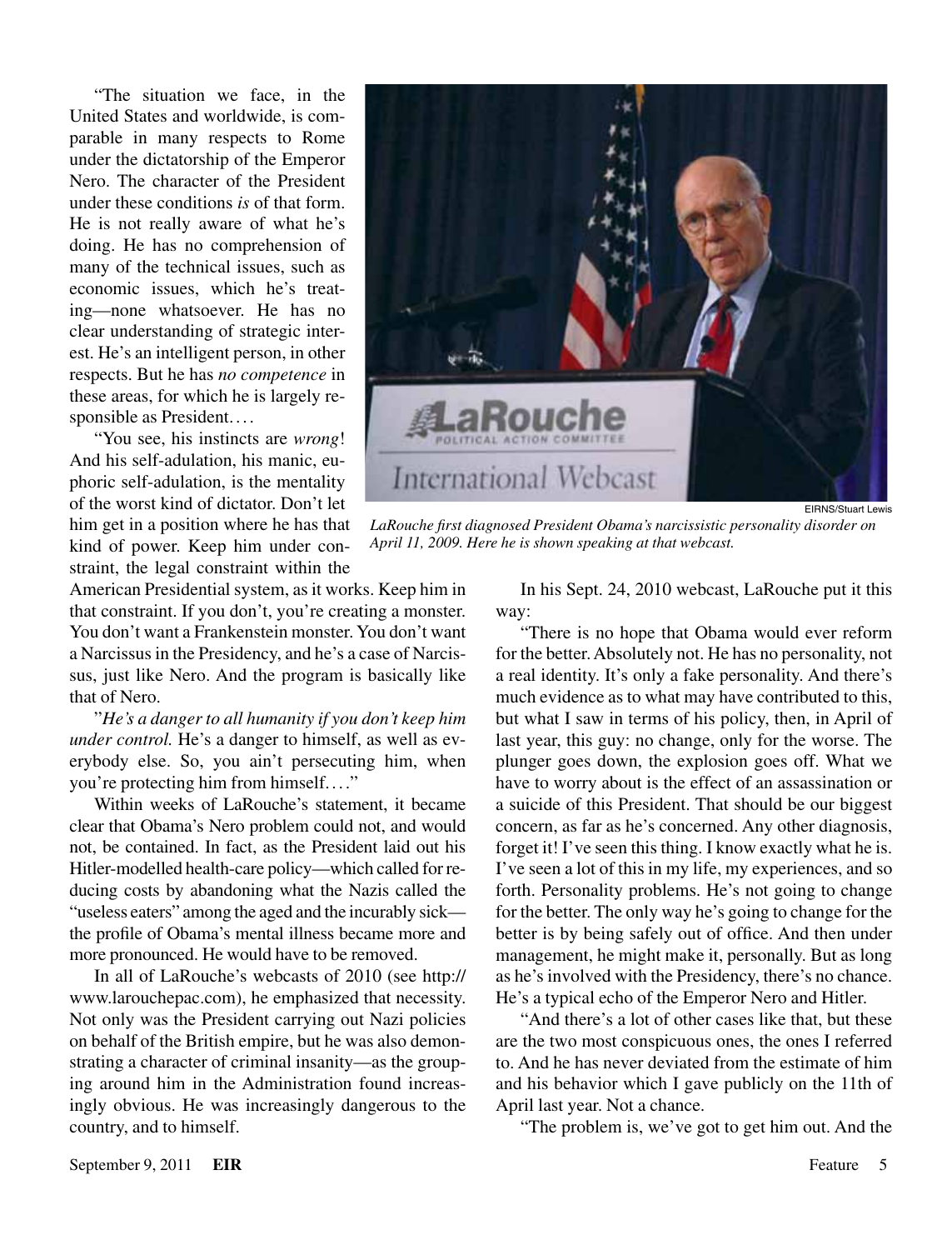

*Obama, like Nero, plays for the crowds.*

problem is politicians are trying to act like politicians, trying to negotiate something. And some things are not negotiable. There are lots of things that can be negotiated, but some things can not. This is not a negotiable situation. Either we get this guy out now, or kiss the United States goodbye while you still can."

#### **The 25th Amendment**

On Oct. 5, 2010, LaRouche, who was already campaigning for the President's impeachment based on his unconstitutional policies, decided to act upon his psychiatric insight. He issued a call for the application of Section 4 of the 25th Amendment to the U.S. Constitution, which specifies how the President can be legally removed, and replaced by the Vice President, for reason of his inability to fulfill his duties as President. Speaking on the LPAC Weekly Report Oct. 6,<sup>1</sup> LaRouche said:

"Last night, on the basis of information received, I moved for the 25th Amendment for the ouster of the President, on those grounds. The reason of the timing was the general situation, the manifest state of the President's mind, or at least behavior: that he is actually in the kind of mental condition, which warrants his ouster on this. Which means that there should be an initiative by certain people, in the White House itself, including the Vice President, who should motivate this. And, once he does that, then the Congress is called back from recess, immediately, to consider an impeachment, in this form of impeachment.

"It requires no offense, other than the fact that he has got the problems, and the problems that are diagnosed in the act, as by Jerrold Post [director of the Political Psychology Department at George Washington University] and company who composed the study on which the amendment is based, all the conditions are there: This guy is cracking up, he's gone. He's not qualified to be President. He must be removed for the sake of the nation, and we have the Constitutional Amendment, which prepares, exactly this. And he is exactly the mental type, described in detail, the narcissist syndrome, and there's no

question about it. I diagnosed this, of course, on April 11th of last year; and I was right then, and I'm more right than ever today. So, this man has to go."

In the 10 months since LaRouche issued this call, the public evidence that President Obama is suffering from a severe personality disorder, which impels him to assert increasingly dictatorial powers, and totally block out the emotional and physical reality in which most ordinary Americans live, has become the subject of innumerable blogs, articles, and discussions. As his popularity declines dramatically, as a result of the manifest failure of his Presidency to improve conditions of life for the population, Obama has also become increasingly nuts. He reads everything about himself, and drowns himself in sports for many hours of the day. He's obsessed with his image, and winning re-election—by any means necessary.

Unfortunately, those insiders who see this reality up close have, so far, either been compromised by their sharing in the perks of his Presidential power, or lack the moral courage to take the necessary action to remove him by declaring him to be the incompetent mental case which he is.

Thus the nation, and the world, remain in mortal danger—threatened by having a narcissistic Nero in charge of the only government in the world which has the capability—historically and constitutionally—to bring the world out of crisis.

<sup>1.</sup> http://www.larouchepac.com/node/16019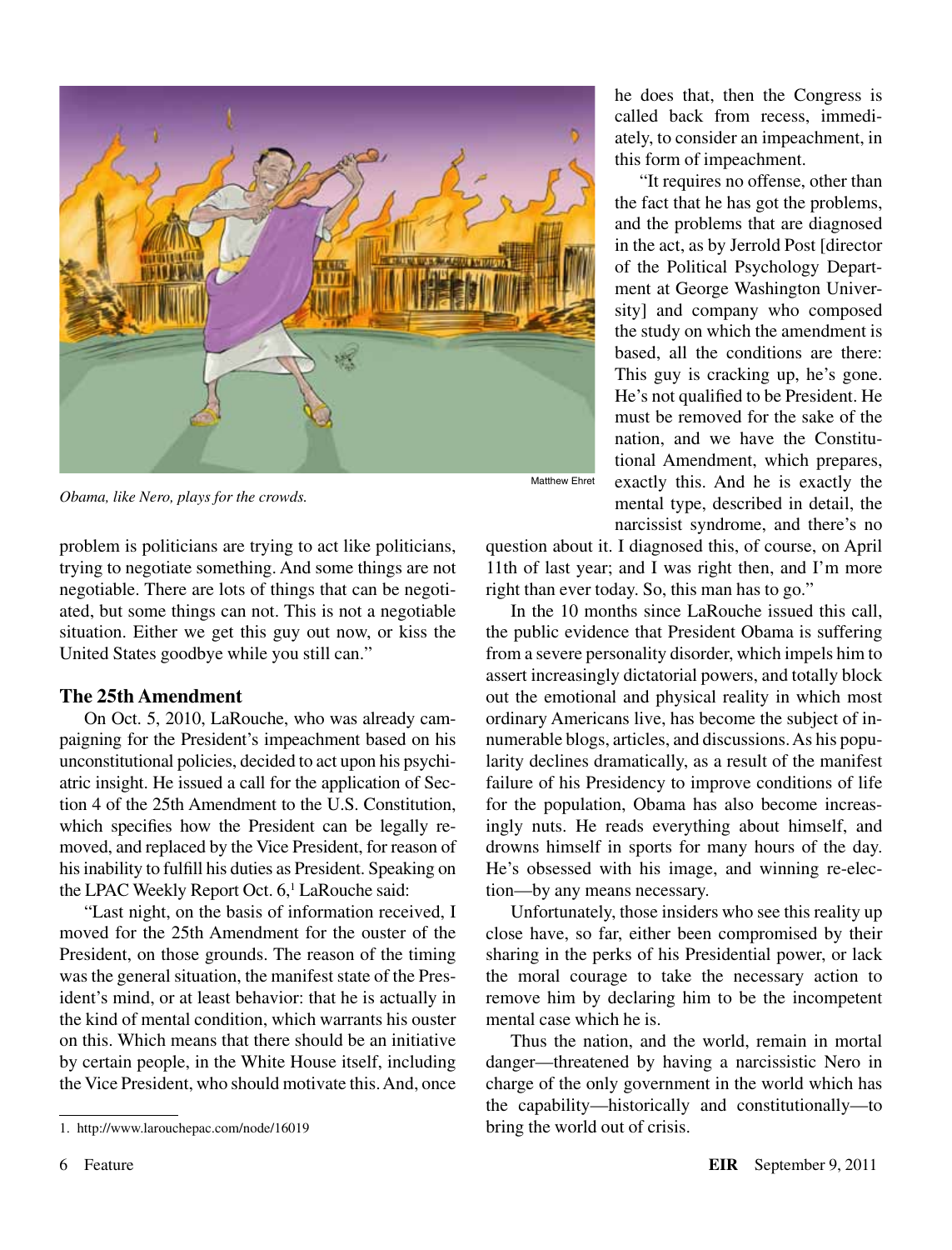# II. The Glass-Steagall Issue

There are those cowards in the nation's leading political institutions who still argue that it might be possible to avoid removing Obama from office by simply overwhelming him with political pressure in favor of the policies that must be implemented in order to pre-

vent the onrushing disaster—particularly the institution of the Glass-Steagall legislation. This is simply an act of self-delusion, or worse.

We explain why.

#### **What is Glass-Steagall, Really?**

When President Franklin Delano Roosevelt rammed through his banking reforms in 1933—both the initial Emergency Banking Act and the Glass-Steagall Banking Act itself—he understood that he was launching a war in defense of the sovereignty and General Welfare of the people of the United States. British control of U.S. banking through Wall Street had led to the ruin of the country, and only institutional measures that would cut off that control could possibly lead to a recovery.

What was wrong, FDR understood, was the imposition of a *money* system on the country, whereby the decisions being made that would determine the future of the nation were being based on money and profits,

not the conditions of life of human beings. To contain the power of the "monied interests," it would be necessary to segregate the speculating, money-centered banks from those banks which handled the funds for the physical functioning of the economy, so as to protect the latter, and the people who depended upon them.

Technically, this is what the Glass-Steagall law accomplished—after, of course, the first Emergency Banking Act had carried out an audit of the entire banking system, and separated many of the unpayable, illegitimate debts, from those that were intimately tied with the physical economy. Politically, FDR went beyond this defensive measure to issue massive amounts of *credit*, most of it tied to major power and water management projects (such as the Tennessee

Valley Authority, TVA), or to the construction of vital smaller projects, such as bridges, roads, parks, hospitals, schools, and sewer systems.

Wall Street was not happy with FDR's credit program, nor with Glass-Steagall. The bankers correctly saw both as infringements upon their freedom to control people's lives through their control of money, and

> they roundly condemned the President as a "traitor to his class." FDR proudly revelled in their hatred, because his allegiance was to the American people, and to the historical tradition of the U.S. credit system which his ancestor Isaac Roosevelt had collaborated with Treasury Secretary Alexander Hamilton to create.

#### **Obama, Wall Street, and the British**

Obama, on the other hand, *loves* Wall Street and the British upper classes, including the monarchy. They were the major financial powers who put him into office; and his entire record in the Presidency has been to give them almost anything they want. Just as British financial powers manipulate Obama by feeding his narcissism, they maintain his desperate dependence upon them for satisfying

his monstrous ego, and sense of entitlement to do whatever *he* thinks he should do.

One crucial test of this evaluation occurred precisely on the Glass-Steagall issue, in the Spring of 2010. During the debate on "financial reform" that spring, Sens. Maria Cantwell (D-Wash.) and John McCain (R-Ariz.) had revived their 2009 bill to reinstate the Glass-Steagall law—which the Wall Street-British crowd, through their toadies like Fed Chairman Alan Greenspan, had thrown out in 1999—into an amendment to the financial reform bill, known as Dodd-Frank. That amendment, S. 2886, was consciously crafted to *destroy* the speculative derivatives bubble and other gambling practices which had destroyed the banking system and the economy, and brought on the



*U.S. Sen. Maria Cantwell (D-Wash.) fought long and hard against opposition in her own party in 2010, in an attempt to pass her amendment, co-sponsored by John McCain (R-Ariz.), to restore Glass-Steagall. Ultimately, Obama doublecrossed her.*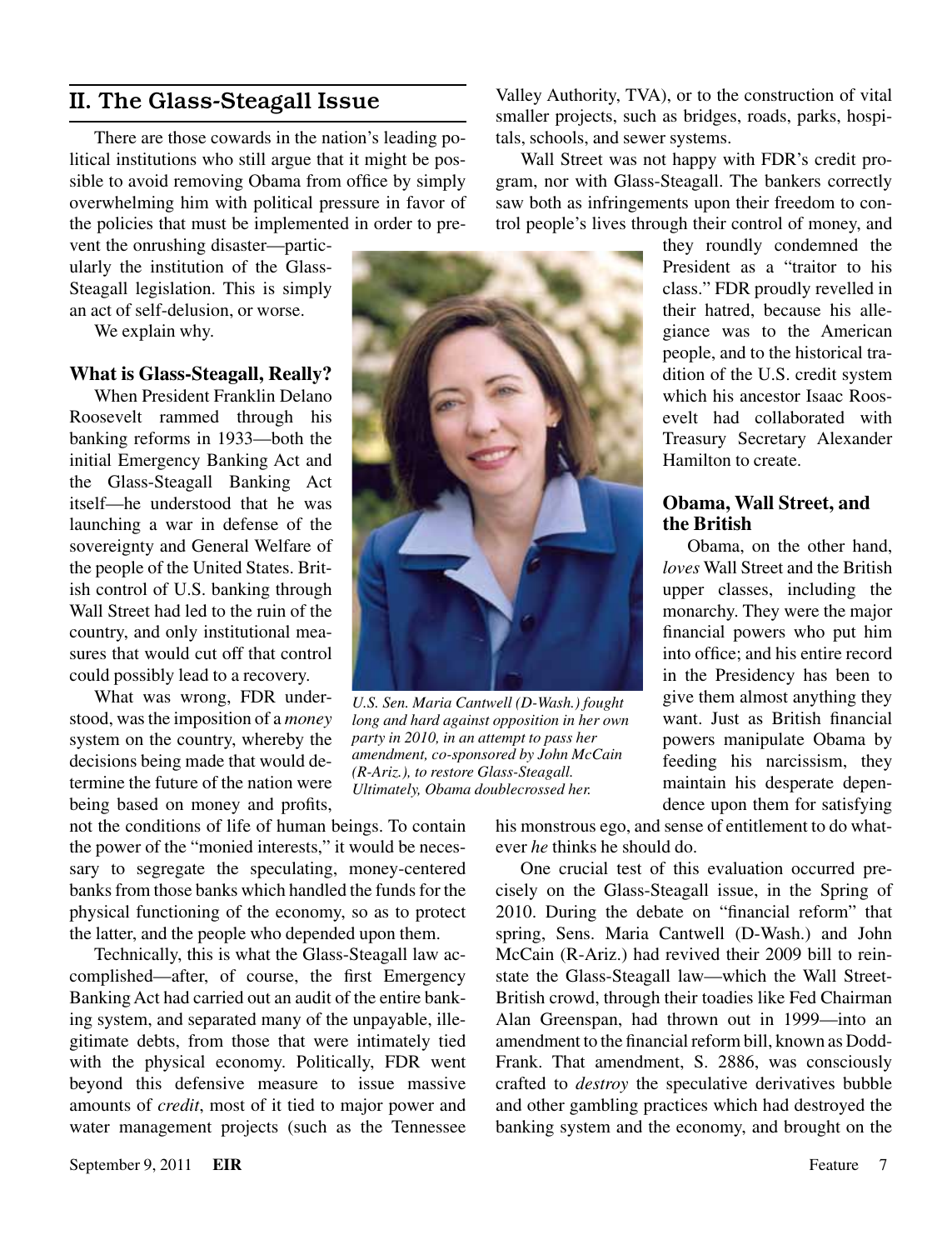financial breakdown of 2008. If it had passed, it would have radically changed the nature of Dodd-Frank, *against* Wall Street.

Cantwell, in her press release on the bill, put it this way: "Behemoth banks are putting their money into risky, get-rich-quick Wall Street schemes instead of investing in Main Street.

"So much U.S. taxpayer-backed money is going into speculation in dark markets that it has diverted lending capital from our community banks and small businesses that depend on loans to expand and create jobs. This is stifling America and it is why there is bipartisan support for restoring the important safeguards that protected Americans for decades after the Great Depression. It's time to go back to separating commercial banking from Wall Street investment banking."

She was joined by co-sponsor McCain, who said: "I want to ensure that we never stick the American taxpayer with another \$700 billion—or even larger—tab to bail out the financial industry. If big Wall Street institutions want to take part in risky transactions—fine. But we should not allow them to do so with federally insured deposits. It is time to put a stop to the taxpayer financed excesses of Wall Street. No single financial institution should be so big that its failure would bring ruin to our economy and destroy millions of American jobs. This country would be better served if we limit the activities of these financial institutions."

According to Cantwell, the Senate leadership had agreed that S. 2886, which had bipartisan support, would be among the few amendments brought to the Senate floor for debate and vote. But, at the last moment, she was doublecrossed, with Administration spokesmen specifically reneging on their promise to give the bill a hearing.

The reason is not hard to find. First, Wall Street desperately opposed and opposes Glass-Steagall. On top of that, according to a leading economist who reported to LaRouche's May 8 webcast, the British Foreign Office itself had declared that Britain would consider the reinstatement of Glass-Steagall a "hostile act," and was intending to inform the Obama Administration of that fact.

Would Obama cross the British? Not on your life.

The bottom line is this: Regardless of what he might say, Obama's personality disorder will not allow him to go against the will of those who have built him up. To get Glass-Steagall in place, Obama must be removed from office.

## III. Obama's Impeachable Crimes

Which brings us to impeachment, the other option for removing Obama from office.

No American patriot contemplates the prospect of removing the President of the United States lightly. In late July 2009, Lyndon LaRouche declared that Barack Obama was impeachable for his Nazi health-care "reform." Obama, and those with the potential to bring him under control, failed to listen, or changed course. Instead, in the Patient Protection & Affordable Care Act (a.k.a. Obamacare), this President and his criminal cronies succeeded in ramming through the same Nazi euthanasia plan made infamous by Adolf Hitler—a giant step toward a genocidal dictatorship. Impeachment for this and many other acts, is now an emergency.

Under our constitutional system, the purpose of impeachment is the protection of the nation, by removing from high office a Federal official who is causing grave injury to the nation, its people, and the Constitution. Impeachment is not a criminal proceeding; its purpose is not to punish a wrongdoer, but to prevent him or her from doing further, irreparable harm to the country. The question of prosecution, or imprisonment, comes later.

The Constitution sets a high standard for bringing a bill of impeachment against a high public official. The grounds are restricted to "treason, bribery, or other high crimes and misdemeanors." The clear intent, as a review of the discussions by the Founders at the Constitutional Convention indicates, was to target crimes against the constitutional order. The bills of impeachment against President Richard Nixon put it well, when they declared, in each count, "In all of this, Richard M. Nixon has acted in a manner contrary to his trust as President and subversive of constitutional government, to the great prejudice of the cause of law and justice and to the manifest injury of the people of the United States."

Obama's crimes dwarf those of Richard Nixon. Public evidence alone demonstrates that he is leading a conspiracy to subvert constitutional government, and to impose measures that will result in mass death of Americans, and the destruction of the nation. His high crimes and misdemeanors, as elaborated below, include actions that amount to a conspiracy to commit Crimes Against Humanity, which have already resulted in murder and other atrocities, offenses or inhumane acts against the civilian population of the United States; actions that are leading to genocide against civilian popu-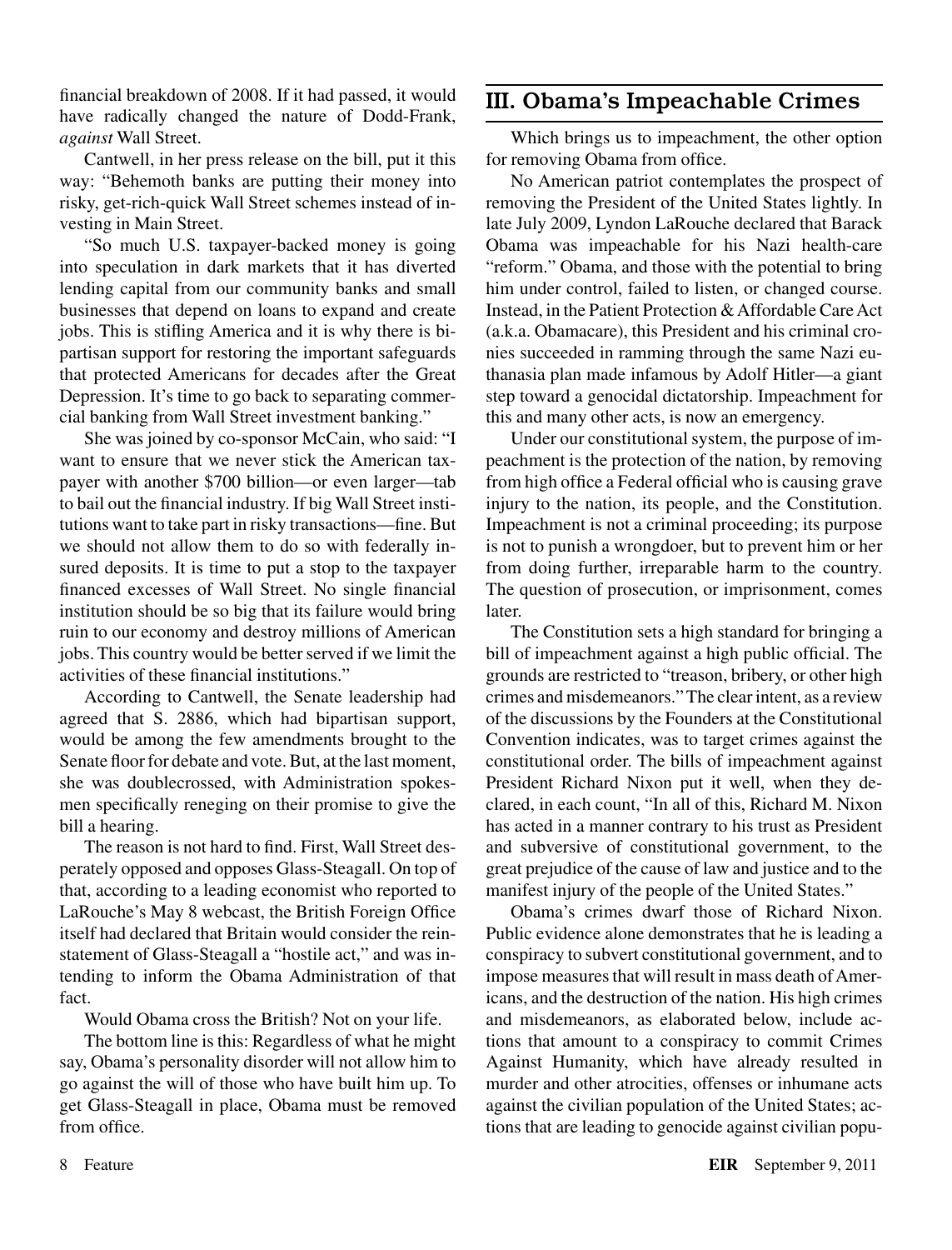*The President, Vice President and all civil Officers of the United States, shall be removed from Office on Impeachment for, and Conviction of, Treason, Bribery, or other high Crimes and Misdemeanors.*Mrticle III

*Article II, Section 4 of the U.S. Constitution lays out the restricted basis for impeachment of the U.S. President. In his mere two and a half years in office, President Obama has more than qualified for this action.*

lations in other parts of the world; and actions that are leading to the elimination of the sovereignty of the United States, by submitting control over its economic policy to supranational powers that are committed to reducing the world's population by billions.

Obama's remaining in the Presidency represents a clear and present danger to the United States, its citizens, and our Constitution. Constitutional means must be used to prevent him from continuing with these crimes. One means is invoking Section 4 of the 25th Amendment, by which he could be declared unable to carry out the duties of President, due to his mental impairment (see above). The other means is impeachment.

Below are a series of counts, which could serve as an outline for a formal Bill of Impeachment. Provided also is some of the evidence available, and some crucial precedents. Although incomplete, and not in legal form, each count demonstrates the urgency of acting on La-Rouche's initiative.

#### **Count I. Conspiracy To Commit Crimes Against Humanity**

President Obama has conspired and acted to carry out Crimes Against Humanity, through his Hitler-modeled health-care legislation, by denial of medical care, and outright murder thereby of large segments of the U.S. population.

As a convener of the 1945-46 International Military Tribunal at Nuremberg, and the international legal standards established thereby for the trials of Nazi leaders after the conclusion of World War II, the United States

has subscribed, by treaty as well as by law, to the definition of Crimes Against Humanity used by that Tribunal. Article 6 of the Charter of the Tribunal defines Crimes Against Humanity as follows:

". ..murder, extermination, enslavement, deportation, and other inhumane acts committed against any civilian population ... whether or not in violation of the domestic law of the country where perpetrated."

This standard was applied in Count Four of the Nuremberg indictment of Nazi war criminals, the count of Crimes Against Hu-

manity, under which ten of the defendants were found guilty and sentenced to death, as follows:

"The murder and ill-treatment were carried out by divers means, including shooting, hanging, gassing, starvation, gross over-crowding, systematic under-nutrition, systematic imposition of labor tasks beyond the strength of those ordered to carry them out, *inadequate provision of surgical and medical services*...." (emphasis added)

**A.** That the health "reform" legislation passed on order by the President has led to denial of medical care is incontestable by anyone who is honest, and knowledgeable of the Act, the chief, stated purpose of which is to cut costs. The fundamental premise is that the American public is "overutilizing" medical services that allegedly do not contribute to improving their health, and this "overutilization" should be eliminated in order to save money. The standard for determining "overutilization' is not specified, but implicitly, and sometimes explicitly, depends upon two parameters:

**1.** Experience shows that the percentage of people actually cured, or prolonged in life, by the medical treatment, does not reach a certain threshold. This thinking, sold under the fancy name of Cost Effectiveness Research, was shockingly revealed in the infamous mammogram decision taken in 2009 by the Preventive Services Taskforce—which is specifically cited in the Senate bill as the agency to rate the need for coverage. While acknowledging that the decision to recommend against regular mammograms for women under 50, and for only biannual mammograms for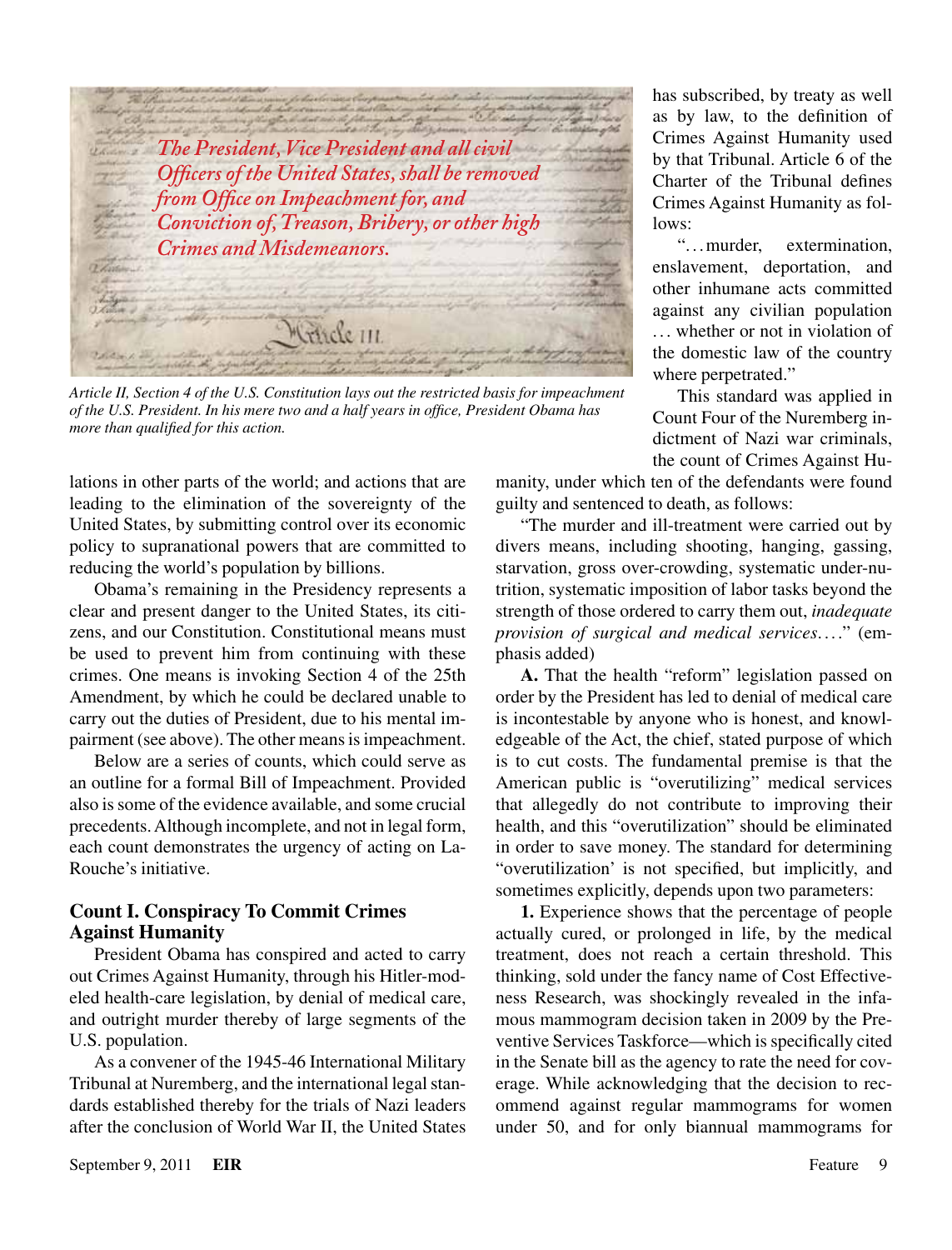

*Among the first victims of Obama's Hitler health policy will be the elderly. Hitler's Nazi doctors were convicted of crimes against humanity for denying medical treatment to those considered "useless eaters," such as the mentally ill and those unable to work, like the elderly.*

others, would lead to more deaths, the taskforce decided it was "not enough deaths" to be worth the cost.

Such thinking precisely mimics that of the Nazi doctors, who were following out Hitler's prescription that there are people who have "lives not worthy of life," and they should be granted a "mercy death."

**2.** The legislation presumes that if you are over a certain age, your health care simply costs too much. Provisions exist, however, for you to "choose" a painless death. While no explicit age limits are set, various measures are included that permit, if not encourage, elderly people to refuse treatment, and die.

That the mandated reductions in the cost of medical care are to occur within Medicare and Medicaid (to start)—the programs for the elderly and the poor and disabled—marks those populations as the chief targets for the genocide.

In addition to denying care to certain categories of the population, Obamacare contains numerous measures that will reduce the availability of medical and surgical facilities—by reducing reimbursements to those who cannot provide treatment cheaply enough, or at high enough "efficiency." This method, applied through Medicare and for-profit Health Maintenance Organizations (which are implementers of the plan as well), has resulted in the dramatic reduction in hospital facilities through the United States, as well as labora-

tory facilities that perform services such as imaging. The rate of reduction has increased under Obamacare, especially in the number of nursing homes that serve the aged; and application of the same method to doctors, has resulted in a drastic decline in doctor availability as well.

Under Obamacare, Americans are now subject to denial of medical and surgical care, and death by starvation and malnutrition—all in the name of saving money. Tens of thousands are slated for death.

**B.** Obama has blocked prosecution of those who authorized and continued the Bush/Cheney policy of illegal detentions and maltreatment of prisoners from the war in Iraq, the war in Afghanistan, and the so-called War on Terror.

For his actions to commit these Crimes Against Humanity, President Obama must be impeached.

#### **Count II. Conspiracy To Violate the Separation of Powers Provisions of the U.S. Constitution**

President Obama has conspired and acted to carry out measures that are destroying the powers of the U.S. Congress, in favor of the Executive, thus overturning the lawful separation of powers provided for in the U.S. Constitution.

**A.** Obama has taken unilateral actions, under the Hitlerian doctrine of the Unitary Executive, in several areas of policy. The most recent and flagrant is that carried out in the Budget Control Act, which sets up a Super-Congress, to preempt the powers of the Congress on behalf of imposing fascist austerity measures. The parallel is to Hitler's Enabling Act of March 1933, in which the German parliament voted to hand over power to the Chancellor "temporarily," and ended up confirming his dictatorship for the 12 years that followed.

Economist James Galbraith, in an Aug. 10 interview with the Italian daily *Il Messagero*, correctly characterized the Super-Committee as follows: "For God's sake! It will be a Junta, a body without legitimacy." He could have added that the powers given by the Constitution to the House of Representatives over economic policy, are literally being usurped, while Congress is being denied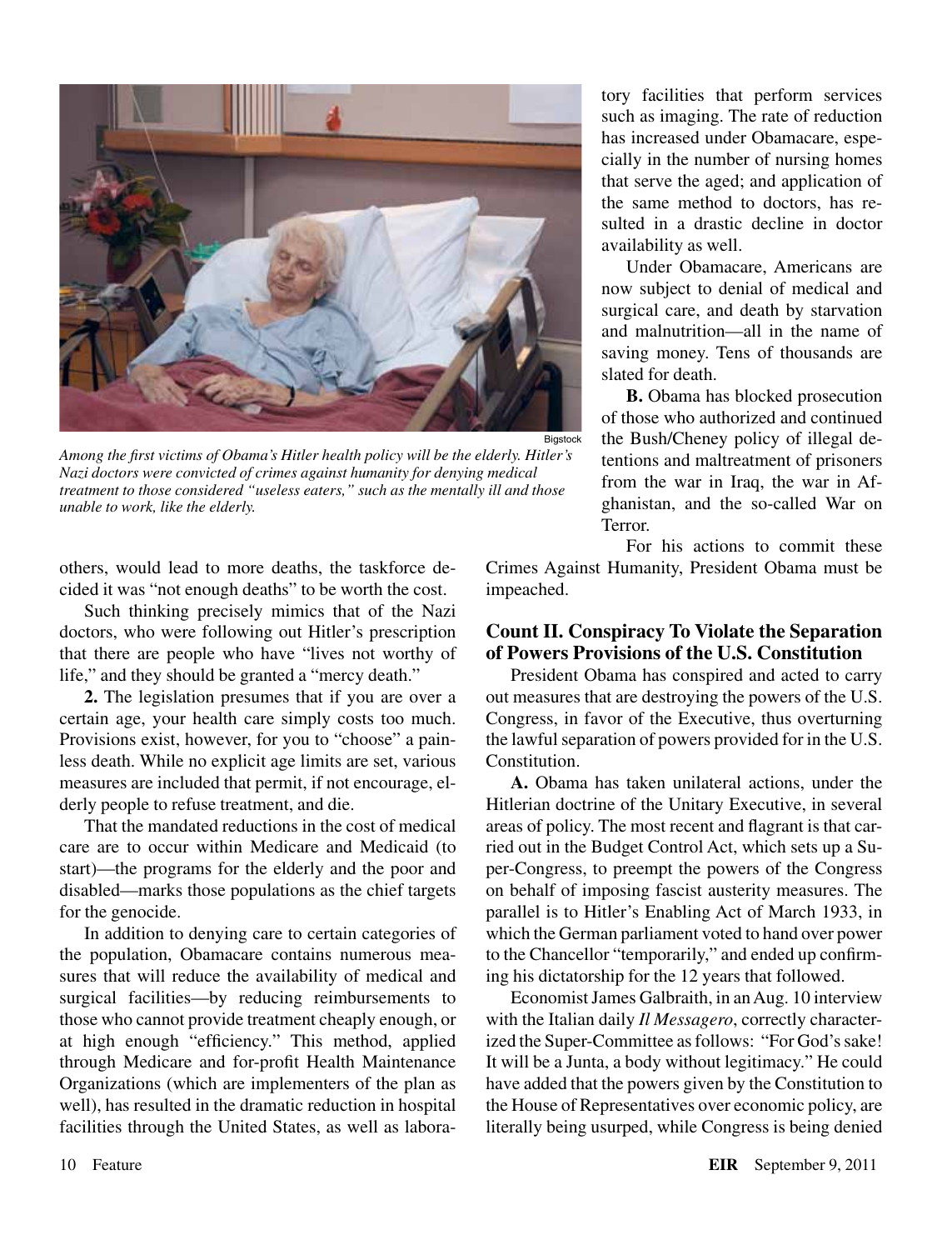

*Obama's solution to quarrels with the Congressional leadership, such as those shown in this meeting on deficit reduction? Violate the Constitution by eliminating the powers of Congress to set economic and financial policy, to declare war, and to determine other vital national policies.*

its ability to even amend decisions made by a committee of 12 (along with Obama).

**B.** Obama has explicitly violated the Constitution by committing U.S. troops to war in Libya, without Congress having declared war, as the Constitution prescribes. There is no question at all, contrary to Administration claims, that the role of U.S. military forces amounts to waging war, both through NATO and by U.S. forces themselves.

Obama is also explicitly violating the War Powers Act, which sets out various conditions and deadlines under which the President can act unilaterally before going to the Congress for authorization. Obama failed to meet those conditions, and has still not received approval for what he claims is a "limited war," but which is likely to be a long-term British-style conflict, *àla* Afghanistan and Vietnam.

**C.** Obama's first moves toward such anti-Constitutional unilateral actions, occurred in his health care policy, as indicated by his personal insistence on the inclusion of an Independent Payment Advisory Board (or Commission) (IPAB) in his health-care bill, which dictates the terms for what medical procedures are to be covered, and how much for whom; and his insertion of language into the bill specifying that no Congress, present or future, be permitted to make changes in the decisions of the IPAB. The clear intent was to "remove decisions from politics"—i.e., remove Congress from decisions on health-care spending altogether. Congress will be unable to make policy, and even a majority vote can't overturn the diktat.

Obama has obsessively pressed for the IPAB provision since the Summer of 2009, making it clear that its mandate is to cut medical spending. Described by Obama and his aides as a "panel of experts," the IPAB's method echoes that of Hitler's "panel of experts" at Tiergarten-4, the center of the 1939-41 Nazi euthanasia program, which panel reviewed paperwork on thousands of patients to one end: who should live, and who should die. There was no reprieve from the decision of the top doctors who supervised the "experts" under Hitler—nor is there one for those turned down by the expert

(death) panels set up by Obamacare. Mass murder by the stroke of a pen. Preventing Congress from overturning the broad IPAB decisions, through the "in perpetuity" clause, further shows the murderous, dictatorial intent.

The result is to be massive reductions in medical care, starting with Medicare and Medicaid. It was precisely to prevent such dictatorial action that the Founders of the United States, in their drafting of the Constitution, made the Congress, not the President, responsible for measures on spending, taxation, and the provision for the General Welfare.

**D.** Columbia University Law School professor Scott Horton has been warning about the drive to impose a British-style Official Secrets Act on the United States since 2005, when the effort was launched by President George W. Bush's Attorney General, Alberto Gonzales. Obama has acted to impose such an Official Secrets Act, which overturns the First Amendment right to free speech. While George W. Bush was still in office, Attorneys General Gonzales and his successor Michael Mukasey indicted and prosecuted whistle-blowers, using the Espionage Act of 1917. In at least two cases, the whistle-blowers were suspected of leaking embarrassing information about failed secret programs and outright national security state crimes to journalists from the *Baltimore Sun* and the *New York Times*.

**E.** Obama has continued and even expanded the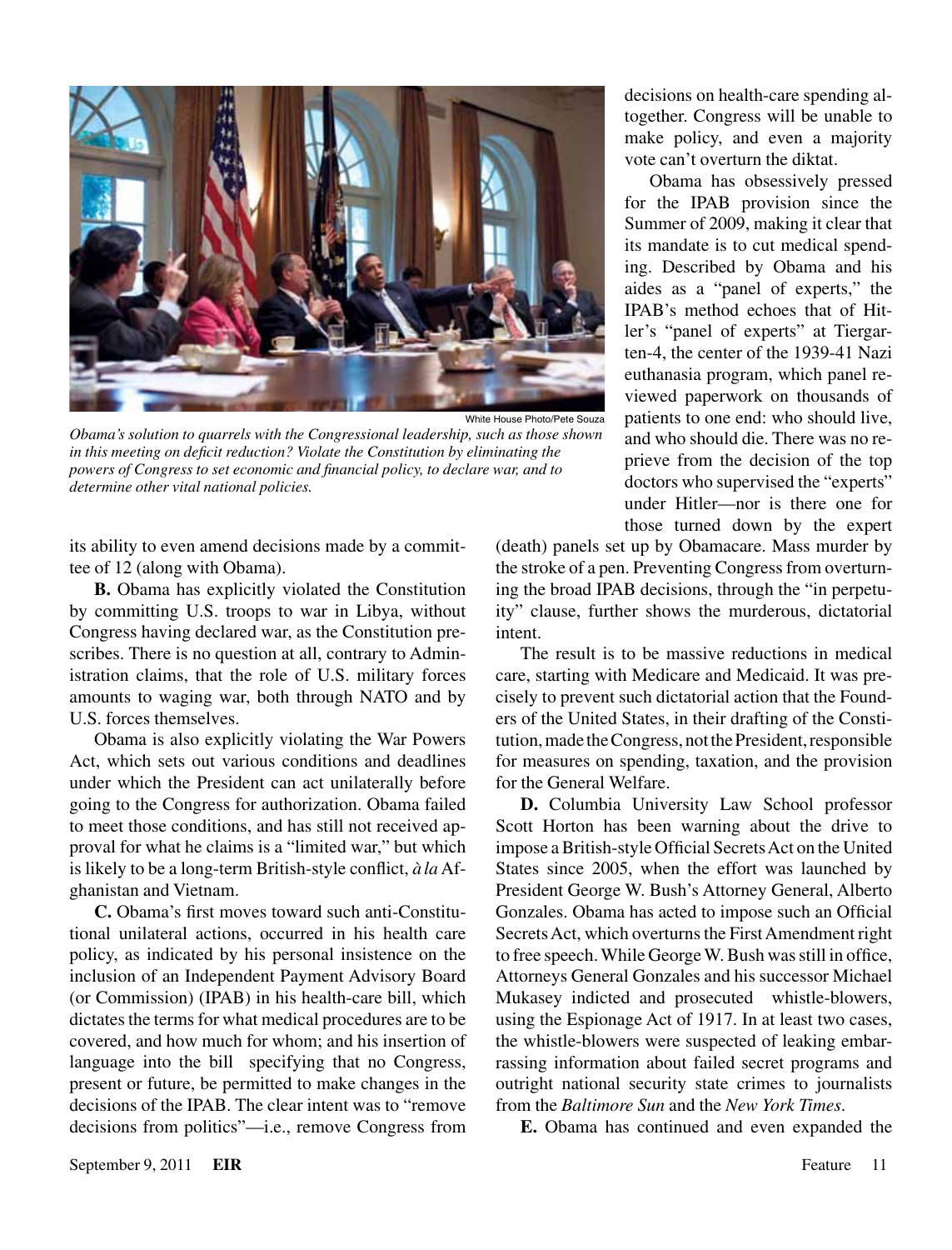Bush/Cheney Administration's program of warrantless spying by the National Security Agency on the electronic communications of millions of Americans.

**F.** Obama is guilty of obstruction of justice by blocking criminal investigations of various Wall Street predators.

In these respects, President Obama is engaged in a conspiracy to overturn the constitutional order of the United States, including the guarantee of a republican government.

For these high crimes, President Obama must be impeached.

#### **Count III. Conspiracy To Commit the United States to an International Genocide Policy**

President Obama's actions around the 2009 Copenhagen Climate Summit demonstrate not only his en-

dorsement of the international depopulation policy of the British monarchy, but his intent but to unconstitutionally commit the United States to implement that policy.

**A.** The policy of the Obama Administration going into the Copenhagen summit, was a wholehearted embrace of the Green genocide agenda being promoted by the British monarchy, its agents, and its sycophants. That agenda called for an attack on population itself, as the major cause of so-called Global Warming, in addition to reducing life-sustaining activities such as modern agriculture and industry, nuclear power, and major infrastructure projects. In addition, the Britishsponsored program called for the establishment of an international governing (or policing) agency that would mandate and enforce measures to suppress such lifesustaining activity, over and above the decisions of sovereign governments.

Such a Green agenda would result in genocide, starting with the under-industrialized Third World, and expanding globally.

President Obama had no mandate from the Congress, or the American people, to embrace such an agenda. The Congress refused to pass his Climate Change legislation, or even the preceding treaty embodying the same idea, the Kyoto Protocol of 1997. He had no power to cede authorities of the U.S. govern-



AU-UN IST/Stuart Price

*The Obama Administration's economic and environmental policy will result in a dramatic increase in mass death in the Third World—genocide. Here, current victims in Banadir Hospital in the Somali capital, Mogadishu.*

ment, and the welfare of the U.S. population, to international authorities. Leading Senators had warned the President to make no commitments to that agenda, because Congress would never approve them.

In fact, the President was acting under the direction of a foreign power, the British monarchy, in furtherance of an international scheme which would lead to the commitment of Crimes Against Humanity against other nations, and the United States itself.

**B.** On the eve of the fullest Moon of the year, Jan. 29, 2010, President Obama announced that in his new budget, he was eliminating the space program's Constellation manned Moon missions. Constellation is the umbrella program that includes the Ares rocket—the replacement for the aging space shuttles. Marking the last shuttle launch, STS-135, *Atlantis*, launched to the International Space Station on July 8, 2011, closing out a 30-year history of the government-funded shuttle program, and leaving uncertain the future of U.S. manned spaceflight.

This cancellation will be deadly in terms of destroying the scientific capability of the United States, and the world, to survive, especially in the current and future periods of intensified extreme weather events.

In acting to cancel Constellation, as well as underfunding various NASA unmanned satellite programs,